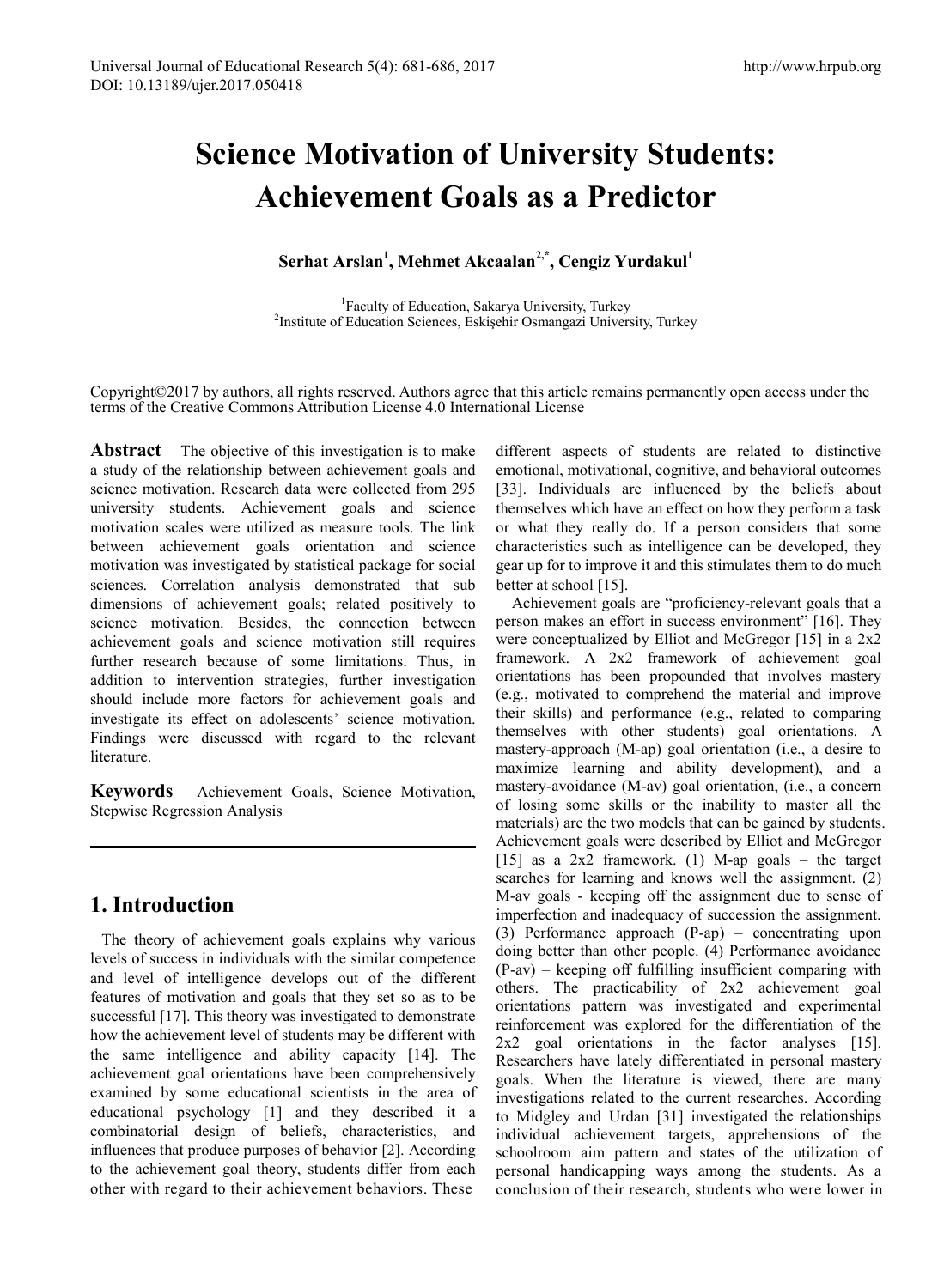task aims handicapped and P-av goals more than the students who were lower in P-av goals and higher in task aims. There was a little effect of P-ap goals level from the point of the link between handicapping and task aims. A research performed by Kaplan and Maehr [22], about the achievement goals, is possible to act in enabling the psychological well-being of students. Positive psychological well-being was in relationship with task aims and apprehension of the school as stressing task aims. Moreover, adverse psychological well-being was related to ego aims and apprehension the school as stressing ego aims. According to Pajares and others [36], task aims were in negative relationship with science apprehension. P-av goals were in positive relationship with science apprehension. Researchers detected a significant relationship between task aims and P-ap goals in the science field.

#### **1.1. Science Motivation**

Improving all science literacy of the students is the aim of science instruction, so it is indispensable to encourage students to comprehend important science notions, to recognize the significance of science and improvement in technology, to comprehend the disposition of science, and to voluntarily maintain their education of science at school [NRC, 1996]. Therefore, student cognition and the affective components of cognition should be addressed together by researches in science teaching and learning. Inside of the effective factors, motivation is crucial since motivation of students plays a crucial role in their notional conversion processes [23,24,34,35]. In that vein, students' motivation plays another fundamental role in critical thinking and learning strategies of students [19,21,42]. On the other hand, according to Napier and Riley [28], motivation has significant influence on science learning achievement. Together with environmental and social contribution, both talent and ambition are necessary in learning [26,44]. Current views of learning refer to the significance of the idea that both cognition, motivation and will of students are fundamental elements on account of prosperous achievement and learning [20,40]. Students' motivation becomes visible in their efficient participation in the process of learning, eager approach of difficult learning tasks, dense diligence sacrifices along the utilization of strategies in active learning, permanency in accomplishing problem solving and learning considering difficulties [7,32,35,43]. Considerably motivated individuals who are more worried about own process of learning and results, demonstrate larger progress, more advanced levels of mastery, and attempt higher reassurance and positive effect than inadequate motivated students [40,43]. Literature review shows that many examinations about science motivation were fulfilled. Accordingly, Glynn and others (2011) investigated the students' motivation to study science. Findings suggest that the motivation elements - self-determination, self-efficacy, motivation of intrinsic, motivation of career and motivation of grade act a significant role in individuals' science achievement. Meece and Jones [29] researched gender

differences in mid-school individuals' confidence, motivation goals, and ways of learning in science lessons. Their study showed a few gender differences. Male students reported more confidence in their science capabilities compared to female students. Stake [41] examined the dimension of social stimulations that conducts the relationship of position and motivation of science and self-reliance. The results demonstrated that stimulation from parents, instructors from school, and friends were each unconnected variables of science motivation. Another study of Bryan and others (2011) examined the motivation of 14– 16 year old learners to learn science. According to the findings, the intrinsic motivation, self-efficacy, self-determination, and achievement of the students were in relationship. The investigation claims that teachers of science had better use social patterns and tasks of collaborative-learning to facilitate motivation, achievement and interest of students' in science lessons.

#### **1.2. The Present Study**

Researches in the area of motivation were performed with achievement goals theory as a fundamental direction in field of education [25,28,40] and, to our knowledge, any research has not been examined on achievement goals in science motivation. Therefore, the present examination's goal is to conduct the connections between achievement goals and science motivation. In the current investigation the science motivation has been taken into consideration as a result and achievement goals as the predictor. That there is a positive relationship between achievement goals and science motivation was hypothesized by the researchers [3,8,10,11,12,14,30,38].

### **2. Method**

#### **2.1. Participants**

The investigation's participators were 295 students from university, it was consisted of 170 females (57%) and 125 males (43%) University of Sakarya, Turkey. Ages of the students were between 18 and 36 and the participants' mean age was 20.2 (sd=1.9) years and GPA scores ranged from 1.40 to 3.87.

#### **2.2. Instruments**

*Achievement goals questionnaire***:** Achievement Goals Questionnaire consists of a 12-item paper-and-pencil scale which was adapted to Turkish by Arslan and Akın [5]. There are four subscales in the scale. The Turkish version of the Achievement Goals Questionnaire's confirmatory factor analysis was calculated. According to the applied analysis, the items loaded on four factors [5]. Confirmatory factor analysis's results demonstrated that the four-dimensional model was well fit.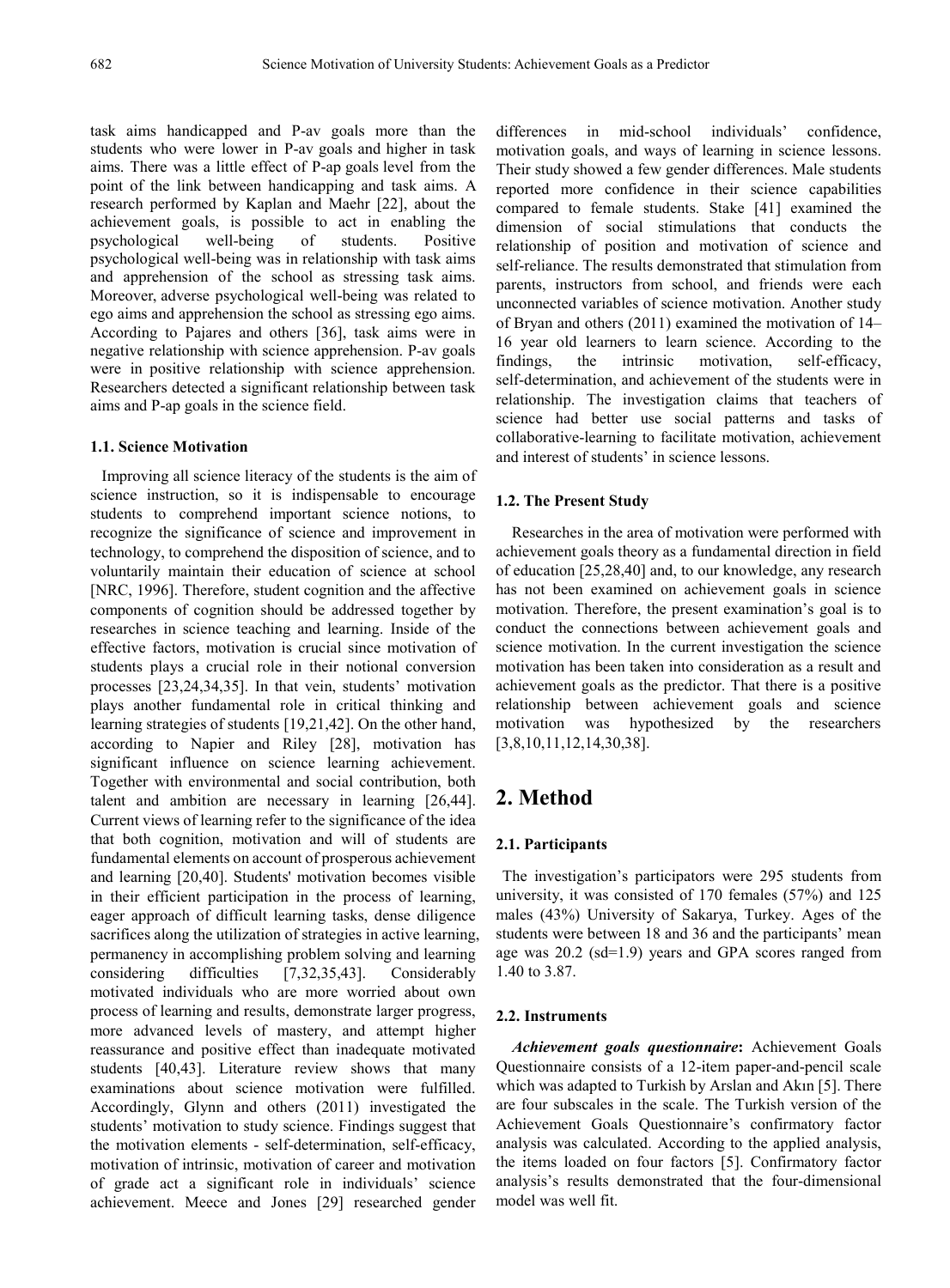*Science Motivation Scale***:** Science Motivation Scale is a 21 item paper-and-pencil scale. It was adapted to Turkish by Arslan, Yılmaz, Akcaalan, Yılan and Cavdar[6]. This scale has six sub-scales. For confirmatory factor analysis of the Turkish version of the Science Motivation Scale was calculated and analysis showed that the items loaded on six factors [6]. Results of confirmatory factor analysis showed that the six-dimensional model was well fit.

#### **2.3. Procedure**

Participants were demanded to give knowledge about the term at school and were informed to spare some time and read each item carefully. The questionnaires were applied to the individuals in group sets in the schoolrooms. The counterbalance was administrated for the measures. The participants were acquainted with the aims of the investigation prior to application of questionnaires

#### **2.4. Procedure and Data Analysis**

Participants were selected by the convenience sampling method. The convenience sampling was utilized in order to select the participators due to the participants' accessibility and closeness to the researcher [9]. In this research, so as to determine the connection between individuals' science motivation and achievement goals, correlation and regression analysis were performed.

## **3. Findings**

#### **3.1. Descriptive Data and Inter-correlations**

In Table 1, preliminary correlation analysis shows that M-ap (r=.40), M-av (r=.44), P-ap (r=.52), P-av (r=.47) are related positively associated with science motivation. In Table 2, multiple regression analysis is demonstrated that the independent variables are dimensions of between achievement goals and the dependent variable is science motivation.

**Table 1**. Descriptive statistics and inter-correlations of the variables

| Variables          | M-ap    | M-av    | $P$ -ap | $P-av$  | Science motivation |
|--------------------|---------|---------|---------|---------|--------------------|
| M-ap               |         |         |         |         |                    |
| M-av               | $.59**$ |         |         |         |                    |
| P-ap               | $.62**$ | $.59**$ | –       |         |                    |
| $P-av$             | $.56**$ | $.57**$ | $.73**$ |         |                    |
| Science motivation | $.40**$ | $.44**$ | $.52**$ | $.47**$ |                    |

\*\**p* < .01

**Table 2.** Summary of Stepwise Multiple Regression Analysis for Variable Predicting Science Motivation

| Variables | $\boldsymbol{B}$ | $SE_B$  | $\beta$ | T    | $\boldsymbol{p}$ | $\boldsymbol{R}$ | $\mathbb{R}^2$ | $\cal F$ | $\boldsymbol{p}$ |
|-----------|------------------|---------|---------|------|------------------|------------------|----------------|----------|------------------|
| Step 1    |                  |         |         |      |                  |                  |                |          |                  |
| M-ap      | 3.2              | .44     | .39     | 7.37 | $.00\,$          | .39              | .15            | 54.3     | .00.             |
| Step 2    |                  |         |         |      |                  |                  |                |          |                  |
| M-ap      | 1.7              | .53     | .21     | 3.32 | .00              | .47              |                | 24.0     | .00.             |
| M-av      | 2.2              | .45     | .31     | 4.9  | .00.             |                  | .22            |          |                  |
| Step 3    |                  |         |         |      |                  |                  |                |          |                  |
| M-ap      | .44              | .55     | .05     | .80  | .42              |                  |                | 31.5     | .00.             |
| $M$ -av   | 1.3              | .45     | $.18\,$ | 2.85 | $.005$           | .54              | .30            |          |                  |
| P-ap      | $2.8\,$          | .49     | .37     | 5.62 | .00.             |                  |                |          |                  |
| Step 4    |                  |         |         |      |                  |                  |                |          |                  |
| M-ap      | .32              | .55     | .03     | .57  | .56              |                  |                |          | .07              |
| M-av      | 1.1              | .46     | .16     | 2.4  | .01              |                  |                | 3.26     |                  |
| P-ap      | 2.2              | .58     | .30     | 3.87 | .00.             | .55              | .30            |          |                  |
| $P-av$    | .94              | $.52\,$ | .13     | 1.80 | $.07\,$          |                  |                |          |                  |

\**p* < .01 (Mastery-approach (M-ap) ,mastery-avoidance (M-av) ,Performance approach (P-ap), Performance avoidance (P-av)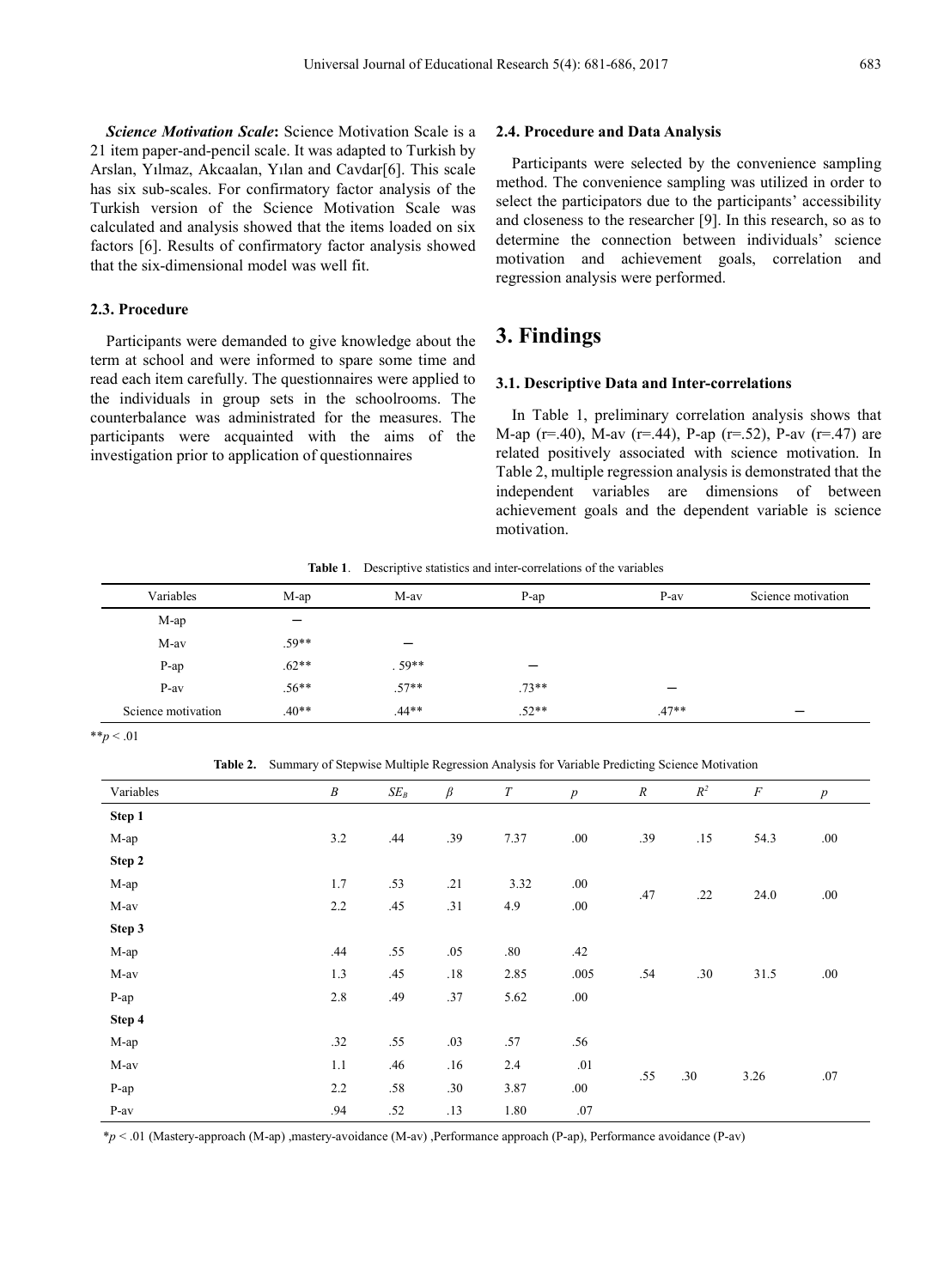M-ap is the first factor from study entering the equation first, accounting for 15% of the variance in predicting science motivation. M-av is the second step accounting for an additional 7% variance. P-ap is the third step accounting for an additional 7% variance. P-av is the fourth step accounting for an additional 1% variance. The last regression models M-ap, M-av, P-ap, and P-av on as predictors of science motivation accounts for 30% of the variance in science motivation. The standardized beta coefficients indicates the relative influence of the variables in last model with M-ap, M-av, P-ap all significantly influencing science motivation but P-av does not predict significantly, and M-ap was strongest predictor of science motivation.

### **4. Discussion and Conclusion**

The present research' primary goal was to analyse the relationship between science motivation and achievement goals. Whether achievement goals would predict students' science motivation or not was another important aim of the study. The findings unambiguously proved the hypotheses of the examination as correct. Preliminary correlation analyses indicated that M-ap, M-av, P-ap, P-av were positively associated to science motivation. Stepwise regression analysis findings demonstrated that M-ap, M-av, P-ap, P-av significantly predicted students' science motivation level. The findings of correlation and regression analyses confirmed the hypothesis and the significance of achievement goals to gain a clear understanding of science motivation. The results of the study confirmed that the science motivation's significant predictor of was related to achievement goals. In the achievement goal theory, the motivation of common interest was based on by the singular antecedents and consequences of students' goal accepting [27,30,19]. Researchers in the field of motivation found that higher grades were in relationship with P-ap goals [11]) and were not in relationship with the use of basic ways of learning [4,34]; and hence they should not be taken into consideration as non-adaptive for student learning. Dowson and McInerney [12] emphasized that work-avoidance was an essential side of school motivation. Especially this orientation was related to a a large quantity of diligence lessening strategies. In his study, Was [39] demonstrated that perceptions about motivation might be important for strategy of students achievement tasks in school achievement. Importance of individuals' different tendencies which effect their motivational perception was proved by some other researchers. For example, in another study of Dweck and colleagues [14] proposed that motivational model created a focus on varied aims, strategies of cognitive, influences and behavior. Besides the similar results of Tapola and Niemivirta [37], they proved that learning environment of students' perceptions and preferences varied in term of differences motivational tendencies. According to Tuan, Chin, Shieh [38], it was asserted that the permanence of motivation about the individuals' achievement indicated that motivation of students was markedly related to science achievement scores gained previously and currently. In another study, Bryan, Glynn, Kittleson [8] indicated the motivation to learn science might make it possible for students to comprehend information in science, describe fundamental questions of science, make evidence-based inferences and reach a verdict with regard how human activity influences the natural world. Additionally, the more dominant scales of students' motivation were, the more active roles they took in terms of science learning [30]. Within this context, Andrei, Izabela and Valentina [3] indicated that a higher motivation or an intentional learning improved its reproductive performance only if it was associated with a more laborious processing of the material learned. As a result, the present findings strengthen our conception of the link between science motivation and achievement goals. In contrast with expressed limitations, this research extensively investigated a large spectrum of social risk factors for achievement goals and science motivation with a wide sample of individuals as students and specified essential correlates. Following studies had better include more components for achievement goals and investigate its effects on adolescents' science motivation, alongside intervention strategies.

# **REFERENCES**

- [1] Akın, A. (2006). 2X2 Achievement Goal Orientations Scale. *Sakarya University Journal of Educational Faculty, 12,* 1-13.
- [2] Ames, C. (1992). Classrooms: Goals, structures, and student motivation. *Educationai Psyctjoiogy, 84,* 261-271.
- [3] Andrei, C., Izabela, V.P., & Valentina, Z. (2014). Comparative study between study tracks: Math and sciences or humanities, regarding academic motivation and learning strategies in the 9th Grade Students. *Procedia - Social and Behavioral Sciences*, 128 (22) ,432-437.
- [4] Archer, J. (1994). Achievement goals as a measure of motivation in university students. *Contemporary Educational Psychology, 19,* 430-446.
- [5] Arslan,S. & Akın,A. (2015). 2x2 Başarı yönelimleri ölçeği (Revize Formu): Geçerlik ve güvenirlik çalışması. *Sakarya University Journal Of Education*, 5 (1),7-15.
- [6] Arslan,S., Yılmaz,B., Akcaalan,M., Yılan,A. & Cavdar,R. (2015). *Evaluating The Psychometric Properties of Turkish Version Of The Science Motivation Questionnaire*. INTE 2015, International Conference on New Horizons in Education, 10-12 June, Barcelona, Spain.
- [7] Bandura, A. (1997). *Self-efficacy: The exercise of control.* New York: W.H. Freeman.
- [8] Bryan, R.R., Glynn, S.M., Kittleson, J.M. (2011). Motivation, achievement, and advanced placement intent of high school students learning science. *Science Education, 95* (6), 1049– 1065.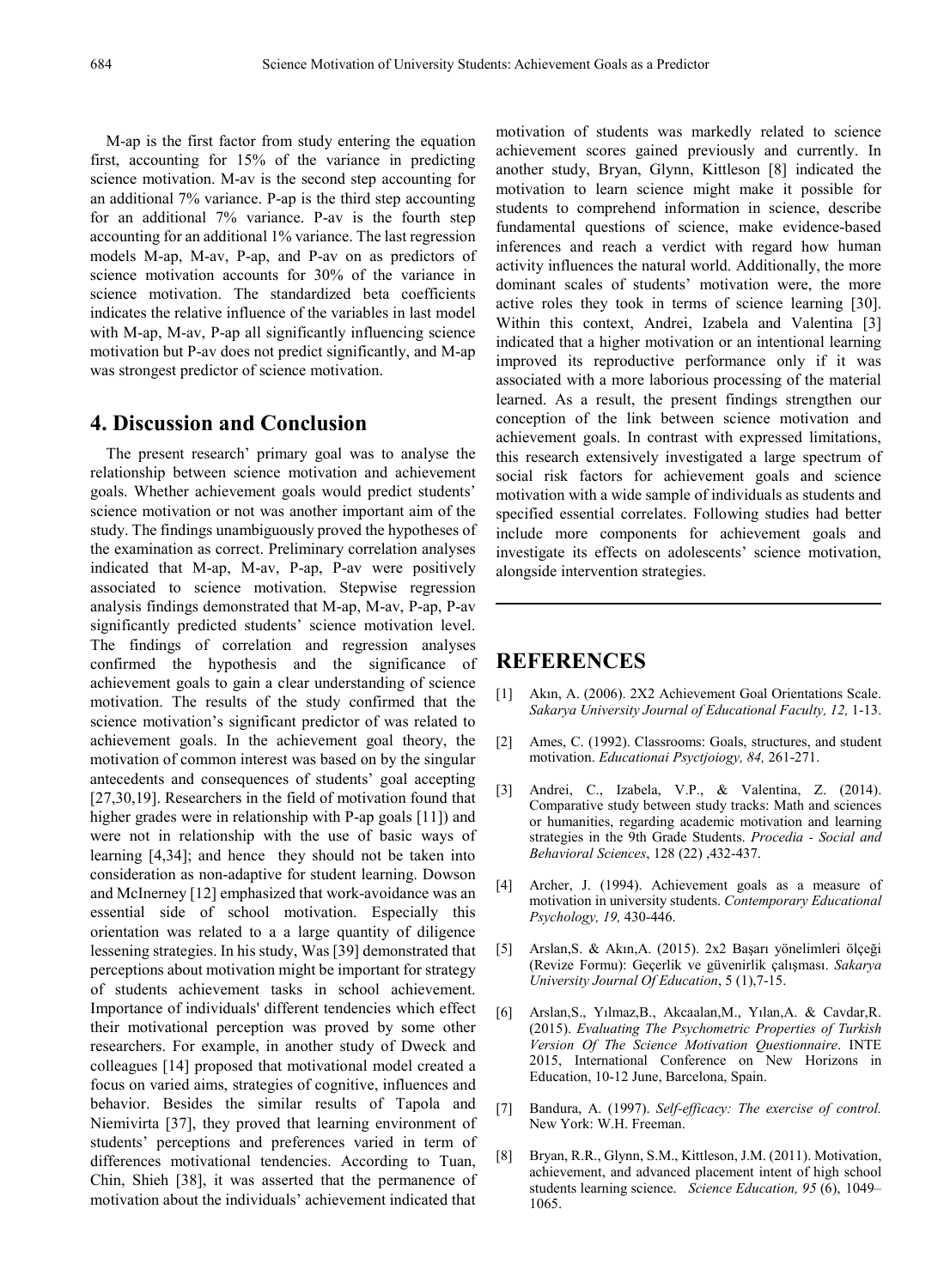- [9] Bryman, A. (2004). *Social research methods* (2nd edition). Oxford: Oxford University Press.
- [10] Cain, K. M., & Dweck, C. S. (1995). The relation between motivational patterns and achievement cognitions through the elementary school years. *Merrill-Palmer Quarterly, 41*(1), 25-52.
- [11] Church, M.A., Elliot, A.J., & Gable, S.L. (2001). Perceptions of classroom environment, achievement goals, and achievement outcomes. *Journal of Educational Psychology, 93,* 43-54.
- [12] Dowson, M., & McInerney, D. (2001). Psychological parameters of students' social and work avoidance goals: A qualitative investigation. *Journal of Educational Psychology, 93*(1), 35-42.
- [13] Dweck, C. S. (1986). Motivational processes affecting learning. *American Psychologist, 41*(10), 1040-1048. doi:10.1037/0003-066X.41.10.1040
- [14] Dweck, C. S., & Elliot, E. S. (1983). *Achievement motivation*. In P. Mussen  $\&$  E. M. Heatherington, (Eds.), Handbook of child psychology (Vol. 4, pp. 643-693), New York: Wiley.
- [15] Elliot, A.J. & McGregor H.A.  $(2001)$ . A 2 X 2 achievement goal framework*. J Pers Soc Psychol. 80(3):501-519.*
- [16] Elliot, A. J., Maier, M. A., Binser, M. J., Friedman, R., & Pekrun, R. (2009).The effect of redon avoidance behavior in achievement contexts. *Personality and Social Psychology Bulletin, 35*, 365−375.
- [17] Elliot, E. S., & Dweck, C. S. (1988). Goals: An approach to motivation and achievement. *Journal of Personality and Social Psychology, 54*(1), 5-12. doi:10.1037/0022-3514.54.1.5.
- [18] Elliot, E.S., McGregor, H.A., Gable, S.L. (1999). Achievement goals, study strategies, and exam performance: A mediational analysis. *Journal of Educational Psychology, 91,* 549-563.
- [19] Garcia, T., & Pintrich, P.R. (1992). *Critical thinking and its relationship to motivation, learning strategies, and classroom experience*. Paper presented at the Annual Meeting of the American Psychological Association, Washington, DC, August.
- [20] Glynn, S. M., Brickman, P., Armstrong, N., & Taasoobshirazi, G. (2011). Science motivation questionnaire II: Validation with science majors and nonscience majors. *Journal of research in science teaching*, *48*(10), 1159-1176.
- [21] Kaplan, A., & Maehr, M. L. (1999). Achievement goals and student well-being. *Contemporary educational psychology*, *24*(4), 330-358.
- [22] Kuhl, J. (2000). *A functional-design approach to motivation and self-regulation. The dynamics of personality systems interactions*. In In M. Boekaerts, P. R. Pintrich, & M. Zeidner (Eds.), Handbook of self-regulation (pp. 111-150). San Diego, CA: Academic.
- [23] Kuyper, H., van der Werf, M.P.C., & Lubbers, M.J. (2000). Motivation, meta-cognition and *Evaluation, 6*(3), 181–201.
- [24] Lee, O. (1989). *Motivation to learning science in middle school classrooms*. University Microfilms International. Unpublished doctoral dissertation, Michigan State University, East Lansing.
- [25] Lee, O., & Brophy, J. (1996). Motivational patterns observed in sixth-grade science classrooms. *Journal of Research in Science Teaching, 33*(3), 585–610.
- [26] Maehr, M. L. (1989). *Thoughts about motivation*. In C. Ames & R. Ames (Eds.), Research on motivation in education (Vol. 3). New York: Academic Press.
- [27] McCombs, B. L. (1996). *Alternative perspectives for motivation*. In L. Baker, P. Afflerbach, & D. Reinking (Eds.), Developing engaged readers in school and home communities (pp. 67–87). Mahwah, NJ: Erlbaum.
- [28] Meece, J. L., & Jones, M. G. (1996). Gender differences in motivation and strategy use in science: Are girls rote learners?. *Journal of Research in Science Teaching*, *33*(4), 393-406.
- [29] Midgley, C., Arunkumar, R., & Urdan, T. (1996). If I don't do well tomorrow, there's a reason: Predictors of adolescents' use of academic self-handicapping strategies. *Journal of Educational Psychology, 88*, 423–434.
- [30] Midgley, C., & Urdan, T. (2001). Academic self-handicapping and achievement goals: A further examination. *Contemporary educational psychology*, *26*(1), 61-75.
- [31] Napier, J. D., & Riley, J. P. (1985). Relationship between affective determinants and achievement in science for seventeen-year-olds. *Journal of Research in Science Teaching, 22,* 365-383.
- [32] Nicholls, J. G. (1989). The competitive ethos and democratic education. Cambridge, MA: Harvard University Press.
- [33] Nolen, S. B., & Haladyna, T. M. (1990). Motivation and studying in high school science. *Journal of Research in Science Teaching, 27*, 115–126.
- [34] Omar, S., Jain, J., Noordin, F. (2013). Motivation in Learning and Happiness among the Low Science Achievers of a Polytechnic Institution: An Exploratory Study. *Procedia - Social and Behavioral Sciences, 90,* 702-711.
- [35] Pajares, F., Britner, S. L., & Valiante, G. (2000). Relation between achievement goals and self-beliefs of middle school students in writing and science. *Contemporary educational psychology*, *25*(4), 406-422.
- [36] Paris, S. G., & Turner, J. C. (1994). *Situated motivation*. In P. R. Pintrich, D. R. Brown, & C. E. Weinstein (Eds.), Student motivation, cognition, and learning: Essays in honor of Wilbert G.McKeachie (pp. 213–238). Hillsdale, NJ: Erlbaum.
- [37] Pintrich, P. R. (2000). An achievement goal theory perspective on issues in motivation terminology, theory, and research. *Contemporary Educational Psychology 25*, 92–104.
- [38] Pintrich, P.R., & Garcia, T. (1991). *Goal orientation and self-regulated learning in the college classroom: a cross-cultural comparison.* Student Motivation Plenum Series on Human Exceptionality, pp 149-169.
- [39] Pintrich, P.R., Marx, R.W., & Boyle, R.A. (1993). Beyond cold conceptual change: The role of motivational beliefs and classroom contextual factors in the process of conceptual change. *Review of Educational Research, 63*(2), 167–199.
- [40] Stake, J. E. (2006). The Critical Mediating Role of Social Encouragement for Science Motivation and Confidence among High School Girls and Boys1. *Journal of Applied Social Psychology*, *36*(4), 1017-1045.